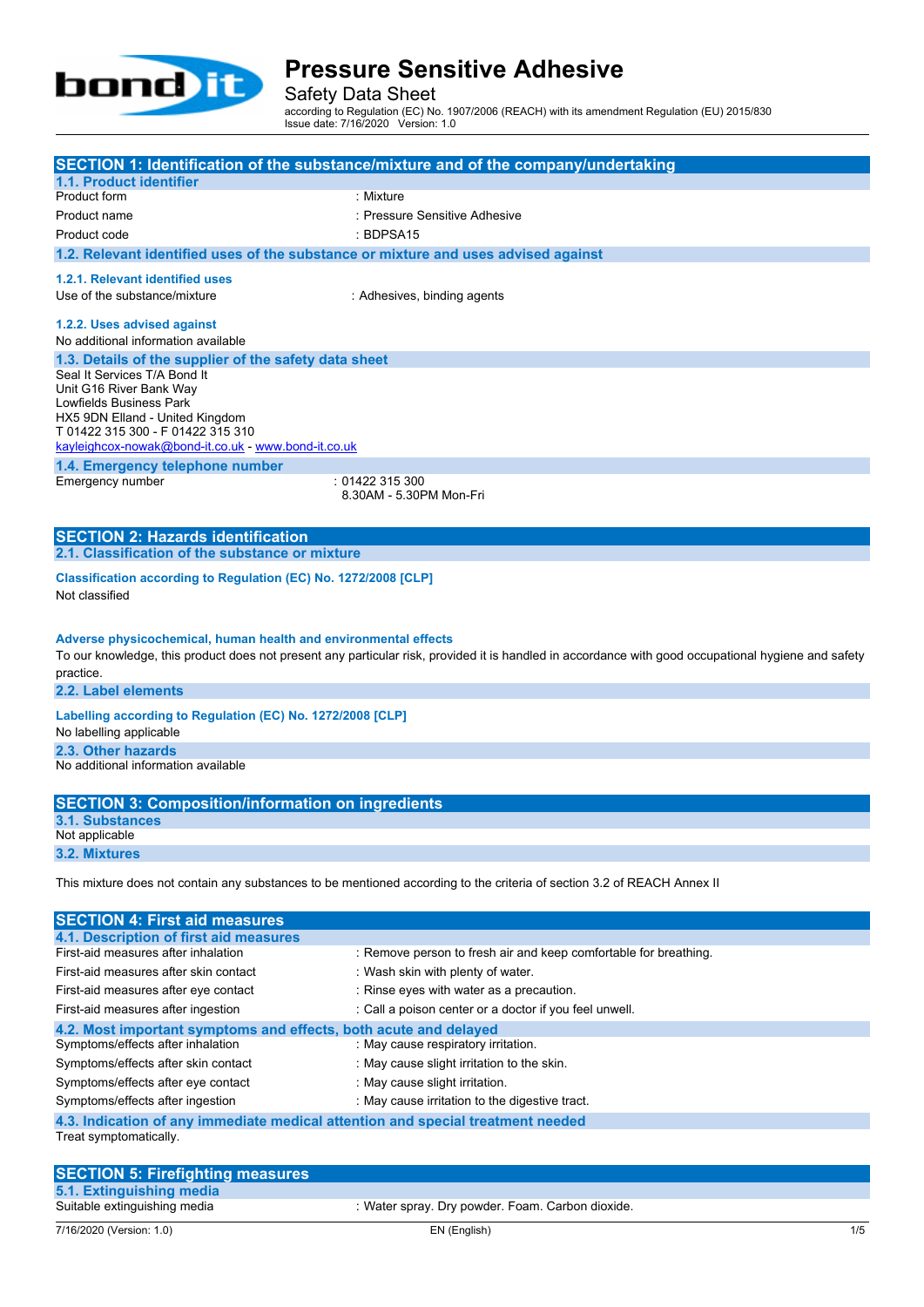Safety Data Sheet

according to Regulation (EC) No. 1907/2006 (REACH) with its amendment Regulation (EU) 2015/830

| 5.2. Special hazards arising from the substance or mixture |                                                                                                                                             |  |  |
|------------------------------------------------------------|---------------------------------------------------------------------------------------------------------------------------------------------|--|--|
| Hazardous decomposition products in case of fire           | : Toxic fumes may be released.                                                                                                              |  |  |
| 5.3. Advice for firefighters                               |                                                                                                                                             |  |  |
| Protection during firefighting                             | : Do not attempt to take action without suitable protective equipment. Self-contained<br>breathing apparatus. Complete protective clothing. |  |  |

| <b>SECTION 6: Accidental release measures</b>                                        |                                                                                                        |  |  |
|--------------------------------------------------------------------------------------|--------------------------------------------------------------------------------------------------------|--|--|
| 6.1. Personal precautions, protective equipment and emergency procedures             |                                                                                                        |  |  |
| 6.1.1. For non-emergency personnel                                                   |                                                                                                        |  |  |
| <b>Emergency procedures</b>                                                          | : Ventilate spillage area.                                                                             |  |  |
| 6.1.2. For emergency responders                                                      |                                                                                                        |  |  |
| Protective equipment                                                                 | : Do not attempt to take action without suitable protective equipment. For further information         |  |  |
|                                                                                      | refer to section 8: "Exposure controls/personal protection".                                           |  |  |
| <b>6.2. Environmental precautions</b>                                                |                                                                                                        |  |  |
| Avoid release to the environment. Do not allow to enter drains or water courses.     |                                                                                                        |  |  |
| 6.3. Methods and material for containment and cleaning up<br>Methods for cleaning up | : Take up liquid spill into absorbent material.                                                        |  |  |
| Other information                                                                    | : Dispose of materials or solid residues at an authorized site.                                        |  |  |
| 6.4. Reference to other sections                                                     |                                                                                                        |  |  |
| For further information refer to section 13.                                         |                                                                                                        |  |  |
|                                                                                      |                                                                                                        |  |  |
| <b>SECTION 7: Handling and storage</b>                                               |                                                                                                        |  |  |
| 7.1. Precautions for safe handling                                                   |                                                                                                        |  |  |
| Precautions for safe handling                                                        | : Ensure good ventilation of the work station. Wear personal protective equipment.                     |  |  |
| Hygiene measures                                                                     | : Do not eat, drink or smoke when using this product. Always wash hands after handling the<br>product. |  |  |
| 7.2. Conditions for safe storage, including any incompatibilities                    |                                                                                                        |  |  |
| Storage conditions                                                                   | : Store in a well-ventilated place. Keep cool.                                                         |  |  |
| 7.3. Specific end use(s)<br>No additional information available                      |                                                                                                        |  |  |
|                                                                                      |                                                                                                        |  |  |
| <b>SECTION 8: Exposure controls/personal protection</b>                              |                                                                                                        |  |  |
| 8.1. Control parameters                                                              |                                                                                                        |  |  |
| No additional information available                                                  |                                                                                                        |  |  |
| 8.2. Exposure controls                                                               |                                                                                                        |  |  |
| Appropriate engineering controls:                                                    |                                                                                                        |  |  |
| Ensure good ventilation of the work station.                                         |                                                                                                        |  |  |
| Hand protection:                                                                     |                                                                                                        |  |  |
| Protective gloves                                                                    |                                                                                                        |  |  |
| Eye protection:                                                                      |                                                                                                        |  |  |
| Safety glasses                                                                       |                                                                                                        |  |  |
| Skin and body protection:                                                            |                                                                                                        |  |  |
| Wear suitable protective clothing                                                    |                                                                                                        |  |  |
| <b>Respiratory protection:</b>                                                       |                                                                                                        |  |  |
| In case of insufficient ventilation, wear suitable respiratory equipment             |                                                                                                        |  |  |
| <b>Environmental exposure controls:</b>                                              |                                                                                                        |  |  |
| Avoid release to the environment.                                                    |                                                                                                        |  |  |

| <b>SECTION 9: Physical and chemical properties</b>         |                     |
|------------------------------------------------------------|---------------------|
| 9.1. Information on basic physical and chemical properties |                     |
| Physical state                                             | : Liauid            |
| Colour                                                     | : Off-white.        |
| Odour                                                      | : characteristic.   |
| Odour threshold                                            | : No data available |
| pH                                                         | $: 6 - 8$           |
| Relative evaporation rate (butylacetate=1)                 | : No data available |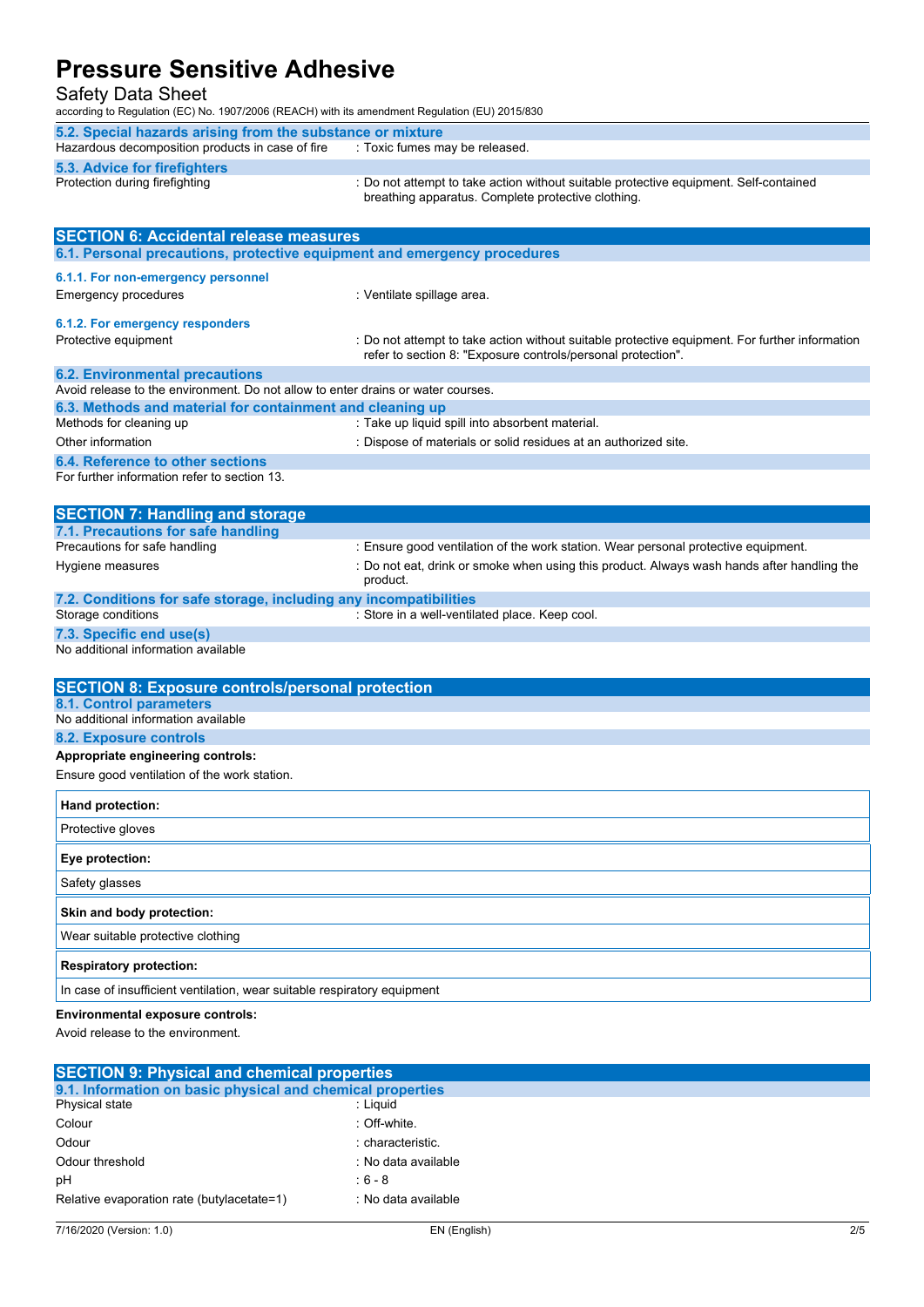### Safety Data Sheet

according to Regulation (EC) No. 1907/2006 (REACH) with its amendment Regulation (EU) 2015/830

| Melting point                                           | : Not applicable    |
|---------------------------------------------------------|---------------------|
| Freezing point                                          | : No data available |
| Boiling point                                           | : No data available |
| Flash point                                             | : No data available |
| Auto-ignition temperature                               | : No data available |
| Decomposition temperature                               | : No data available |
| Flammability (solid, gas)                               | : Not applicable    |
| Vapour pressure                                         | : No data available |
| Relative vapour density at 20 °C                        | : No data available |
| Relative density                                        | : No data available |
| Density                                                 | $: 1.14$ g/ml       |
| Solubility                                              | : No data available |
| Log Pow                                                 | : No data available |
| Viscosity, kinematic                                    | : No data available |
| Viscosity, dynamic                                      | : No data available |
| Explosive properties                                    | : No data available |
| Oxidising properties                                    | : No data available |
| <b>Explosive limits</b>                                 | : No data available |
| $\sim$ $\sim$ $\sim$ $\sim$ $\sim$ $\sim$ $\sim$ $\sim$ |                     |

**9.2. Other information**

No additional information available

| <b>SECTION 10: Stability and reactivity</b>                                                          |
|------------------------------------------------------------------------------------------------------|
| <b>10.1. Reactivity</b>                                                                              |
| The product is non-reactive under normal conditions of use, storage and transport.                   |
| 10.2. Chemical stability                                                                             |
| Stable under normal conditions.                                                                      |
| 10.3. Possibility of hazardous reactions                                                             |
| No dangerous reactions known under normal conditions of use.                                         |
| 10.4. Conditions to avoid                                                                            |
| Protect from frost.                                                                                  |
| 10.5. Incompatible materials                                                                         |
| No additional information available                                                                  |
| 10.6. Hazardous decomposition products                                                               |
| Under normal conditions of storage and use, hazardous decomposition products should not be produced. |

## **SECTION 11: Toxicological information**

| 11.1. Information on toxicological effects |                  |
|--------------------------------------------|------------------|
| Acute toxicity (oral)                      | : Not classified |
| Acute toxicity (dermal)                    | : Not classified |
| Acute toxicity (inhalation)                | : Not classified |
| Skin corrosion/irritation                  | : Not classified |
|                                            | $pH: 6 - 8$      |
| Serious eye damage/irritation              | : Not classified |
|                                            | $pH: 6 - 8$      |
| Respiratory or skin sensitisation          | : Not classified |
| Germ cell mutagenicity                     | Not classified   |
| Carcinogenicity                            | : Not classified |
| Reproductive toxicity                      | : Not classified |
| STOT-single exposure                       | : Not classified |
| STOT-repeated exposure                     | : Not classified |
| Aspiration hazard                          | : Not classified |

| <b>SECTION 12: Ecological information</b><br>12.1. Toxicity  |                                                                                                                            |     |
|--------------------------------------------------------------|----------------------------------------------------------------------------------------------------------------------------|-----|
| Ecology - general                                            | : The product is not considered harmful to aquatic organisms nor to cause long-term<br>adverse effects in the environment. |     |
| Hazardous to the aquatic environment, short-term<br>(acute)  | : Not classified                                                                                                           |     |
| Hazardous to the aquatic environment, long-term<br>(chronic) | : Not classified                                                                                                           |     |
| 7/16/2020 (Version: 1.0)                                     | EN (English)                                                                                                               | 3/5 |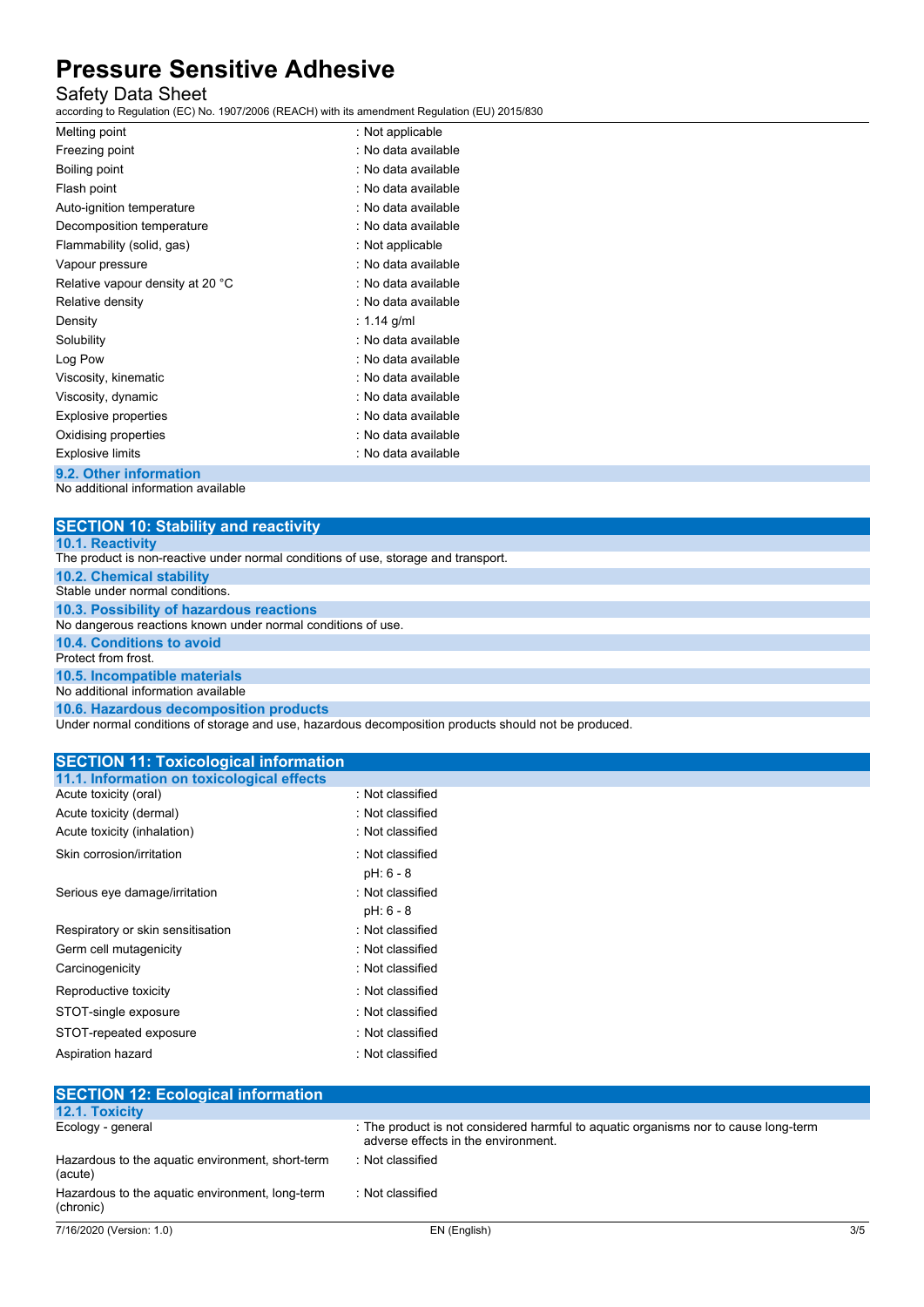### Safety Data Sheet

according to Regulation (EC) No. 1907/2006 (REACH) with its amendment Regulation (EU) 2015/830

| 12.2. Persistence and degradability      |
|------------------------------------------|
| No additional information available      |
| 12.3. Bioaccumulative potential          |
| No additional information available      |
| 12.4. Mobility in soil                   |
| No additional information available      |
| 12.5. Results of PBT and vPvB assessment |
| No additional information available      |
| 12.6. Other adverse effects              |
| No additional information available      |
|                                          |

#### **SECTION 13: Disposal considerations**

**13.1. Waste treatment methods**

: Dispose of contents/container in accordance with licensed collector's sorting instructions.

|                                                  | <b>SECTION 14: Transport information</b> |                |                |                |  |
|--------------------------------------------------|------------------------------------------|----------------|----------------|----------------|--|
| In accordance with ADR / RID / IMDG / IATA / ADN |                                          |                |                |                |  |
| <b>ADR</b>                                       | <b>IMDG</b>                              | <b>IATA</b>    | <b>ADN</b>     | <b>RID</b>     |  |
| 14.1. UN number                                  |                                          |                |                |                |  |
| Not applicable                                   | Not applicable                           | Not applicable | Not applicable | Not applicable |  |
| 14.2. UN proper shipping name                    |                                          |                |                |                |  |
| Not applicable                                   | Not applicable                           | Not applicable | Not applicable | Not applicable |  |
| 14.3. Transport hazard class(es)                 |                                          |                |                |                |  |
| Not applicable                                   | Not applicable                           | Not applicable | Not applicable | Not applicable |  |
| 14.4. Packing group                              |                                          |                |                |                |  |
| Not applicable                                   | Not applicable                           | Not applicable | Not applicable | Not applicable |  |
| <b>14.5. Environmental hazards</b>               |                                          |                |                |                |  |
| Not applicable                                   | Not applicable                           | Not applicable | Not applicable | Not applicable |  |
| No supplementary information available           |                                          |                |                |                |  |
| 14.6. Special precautions for user               |                                          |                |                |                |  |
| <b>Overland transport</b>                        |                                          |                |                |                |  |
| Not applicable                                   |                                          |                |                |                |  |
| Transport by sea                                 |                                          |                |                |                |  |
| Not applicable                                   |                                          |                |                |                |  |
| Air transport                                    |                                          |                |                |                |  |
| Not applicable                                   |                                          |                |                |                |  |
| Inland waterway transport                        |                                          |                |                |                |  |

Not applicable

#### **Rail transport**

Not applicable

**14.7. Transport in bulk according to Annex II of Marpol and the IBC Code** Not applicable

### **SECTION 15: Regulatory information**

**15.1. Safety, health and environmental regulations/legislation specific for the substance or mixture**

### **15.1.1. EU-Regulations**

Contains no REACH substances with Annex XVII restrictions

Contains no substance on the REACH candidate list

Contains no REACH Annex XIV substances

Contains no substance subject to Regulation (EU) No 649/2012 of the European Parliament and of the Council of 4 July 2012 concerning the export and import of hazardous chemicals.

Contains no substance subject to Regulation (EU) No 2019/1021 of the European Parliament and of the Council of 20 June 2019 on persistent organic pollutants